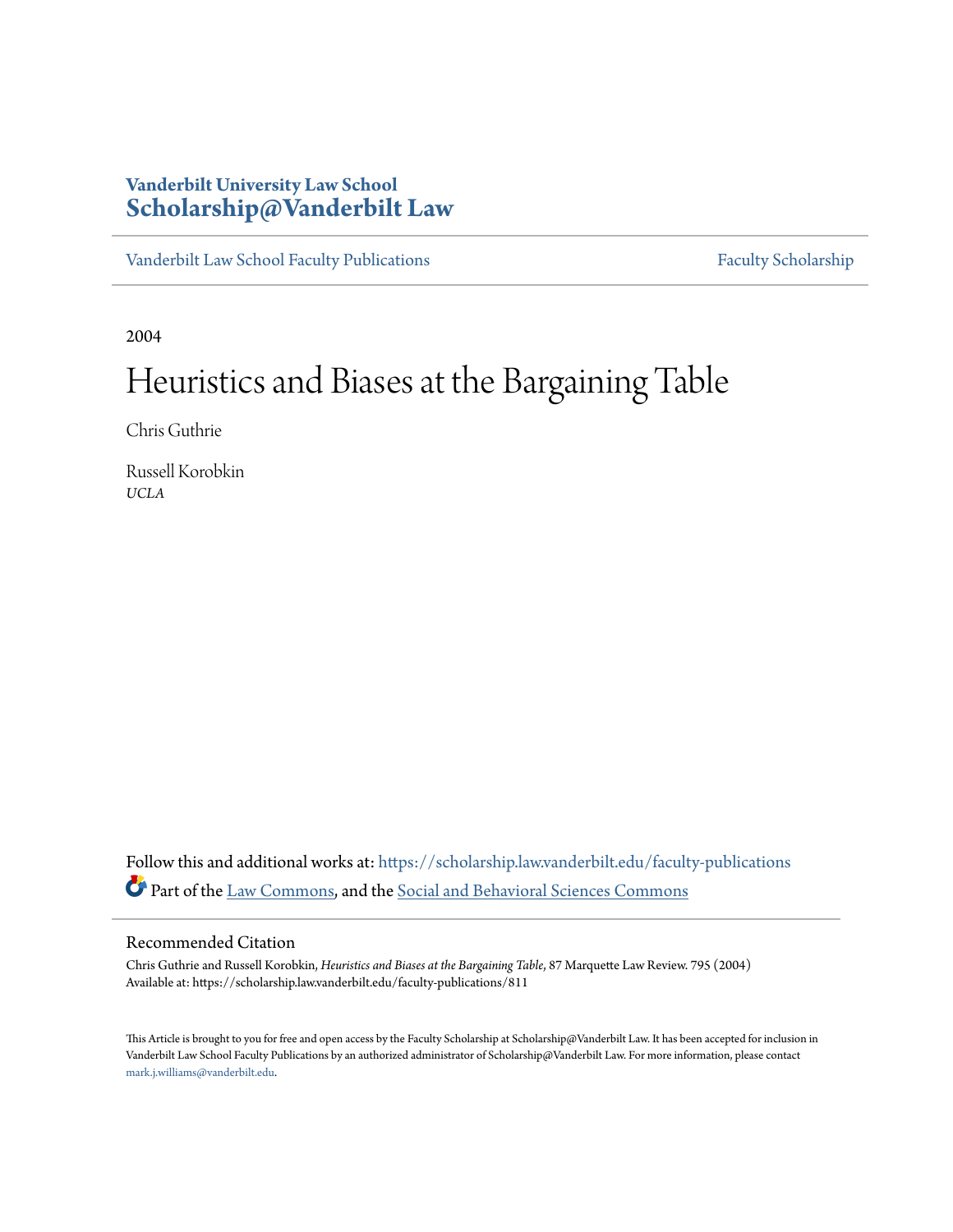# **HEURISTICS AND BIASES AT THE BARGAINING TABLE**

# RUSSELL KOROBKIN\* & CHRIS GUTHRIE\*\*

## I. INTRODUCTION

Negotiation is an inherently *interpersonal* activity that nonetheless requires each participant to make *individual* judgments and decisions. Each negotiator must evaluate a proposed agreement, assess its value and the value of alternative courses of action-such as continuing to negotiate or pursuing an alternative transaction—and ultimately choose whether to accept or reject the proposal.

The interdisciplinary field of "decision theory" offers both a normative account (how *should* individuals act) and descriptive accounts (how *do* individuals act) of decision making in the negotiation context. According to the normative model, negotiators should compare the subjective expected value of an agreement to the subjective expected value of non-agreement, taking into account such factors as risks, differential transaction costs, and reputational and relational consequences of each possible course of action.' Once a negotiator has calculated the expected value of each course of action, the negotiator should then select the one that promises the greatest return.<sup>2</sup>

There is less agreement about whether negotiators actually make decisions consistent with this approach. Proponents of descriptive or "positive" models based on "rational choice theory"<sup>3</sup> assume that negotiators will invest

Professor of Law, UCLA.

Professor of Law, Vanderbilt University. The advice and comments of Carole Frampton, Michael Moffit, and Andrea Schneider are gratefully acknowledged.

*<sup>1.</sup> See, e.g.,* RUSSELL KOROBKIN, NEGOTIATION THEORY AND STRATEGY 43-50 (2002).

*<sup>2.</sup> See, e.g., id.* (proposing a "prescriptive approach" to calculating reservation prices); MAX H. BAZERMAN & MARGARET A. NEALE, NEGOTIATING RATIONALLY 1 (1992) *("Negotiating rationally* means making the best decisions to *maximize* your interests."). The normative approach, while widely accepted, does have its detractors. *See, e.g.,* Gerd Gigerenzer & Peter M. Todd, *Fast and Frugal Heuristics: The Adaptive Toolbox, in* SIMPLE HEURISTICS THAT MAKE US SMART 5 (Gerd Gigerenzer et al. eds., 1999) [hereinafter SIMPLE HEURISTICS] (rejecting the standard normative model of choice and proposing instead "our own vision of ecological rationality-rationality that is defined **by** its fit with reality").

<sup>3.</sup> For an accessible account of rational choice theory in its various forms, see Russell B. Korobkin & Thomas S. Ulen, *Law and Behavioral Science: Removing the Rationality Assumption from Law and Economics,* 88 CAL. L. REV. 1051, 1060-66 (2000).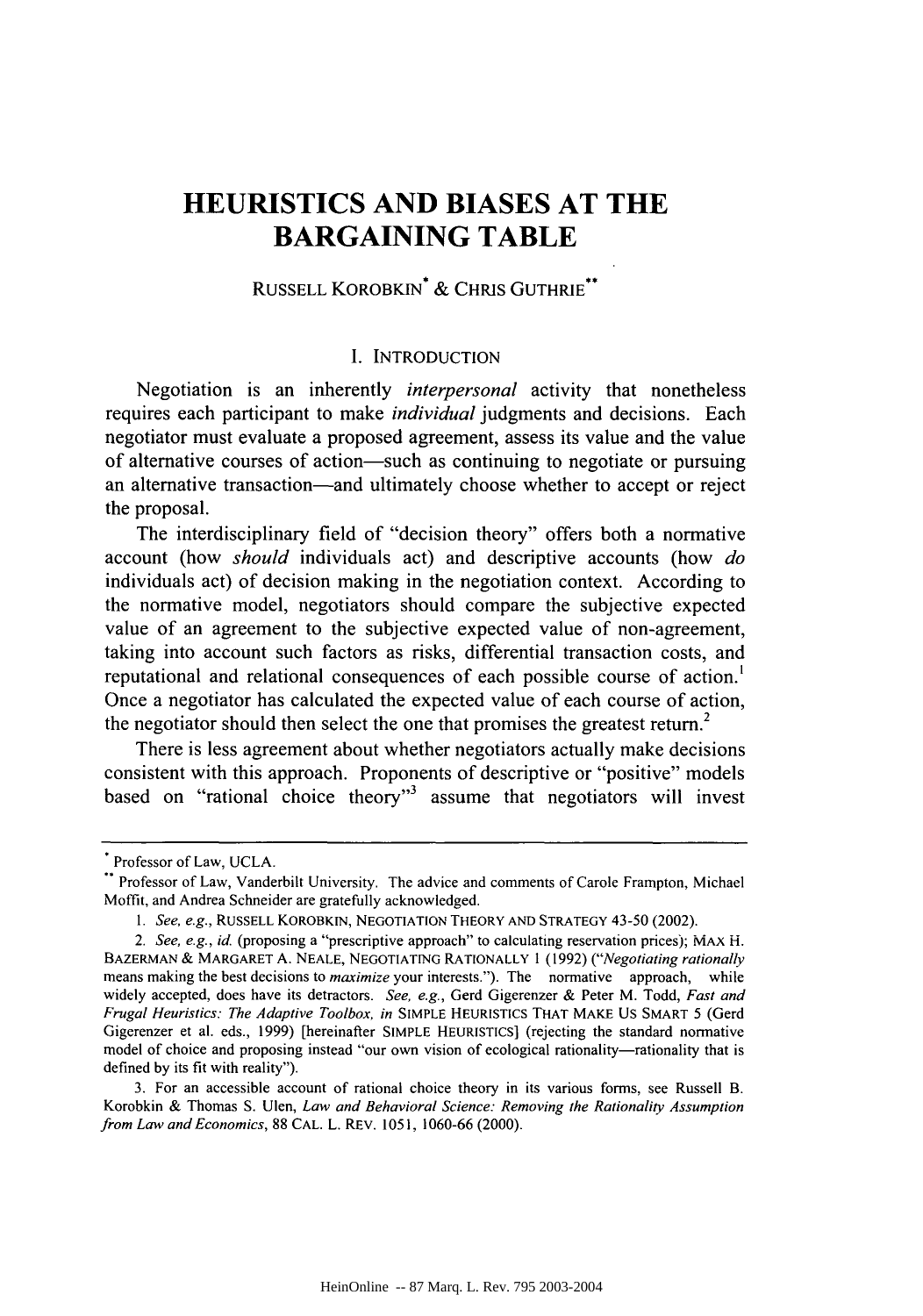optimally in the amount of information needed for decision making, draw accurate inferences from the information they acquire, and then select the option that maximizes their expected utility. In short, proponents of the rational choice-based models assume that negotiators will make choices consistent with the normative model.

Skeptics of rational choice-based models argue that negotiators rarely behave this "demonically."<sup>4</sup> Instead, negotiators routinely employ more intuitive approaches to judgment and choice that rely on a variety of "heuristics" or mental shortcuts to reduce the complexity and effort involved in the reasoning process.<sup>5</sup> While some researchers believe that negotiators intentionally employ such heuristics to economize on the time and effort

More recently, Kahneman and collaborator Shane Frederick have refined their explanation of heuristic decision making as follows:

We will say that judgment is mediated by a heuristic when an individual assesses a specified *target attribute* of a judgment object by substituting another property of that object-the *heuristic attribute-which* comes more readily to mind **....** Because the target attribute and the heuristic attribute are different, the substitution of one for the other inevitably introduces systematic biases.

Daniel Kahneman & Shane Frederick, *Representativeness Revisited: Attribute Substitution in Intuitive Judgment, in* HEURISTICS AND BIASES, *supra,* at 53.

<sup>4.</sup> Gigerenzer & Todd, *supra* note 2, at 5 (observing that "many models of rational inference view the mind as if it were a supernatural being possessing demonic powers of reason, boundless knowledge, and all of eternity with which to make decisions").

*<sup>5.</sup> See* Daniel Kahneman, *Maps of Bounded Rationality: Psychology for Behavioral Economics,* 93 AM. ECON. REV. 1449, 1450 (2003); Amos Tversky and Daniel Kahneman introduced the "heuristics and biases" program into the literature on judgment and decision making. *See, e.g.,* Thomas Gilovich & Dale Griffin, *Introduction-Heuristics and Biases: Then and Now, in* HEURISTICS AND BIASES 1 (Thomas Gilovich et al. eds., 2002) [hereinafter HEURISTICS AND BIASES]. In their initial formulation, Tversky and Kahneman explained that "people rely on a limited number of heuristic principles which reduce the complex tasks of assessing probabilities and predicting values to simpler judgmental operations. In general, these heuristics are quite useful, but sometimes they lead to severe and systematic errors." Amos Tversky & Daniel Kahneman, *Judgment Under Uncertainty: Heuristics and Biases,* 185 SCI. 1124, 1124 (1974) [hereinafter Tversky & Kahneman, *Heuristics].*

Rather than comparing the use of heuristic reasoning to rational choice analysis, Gerd Gigerenzer and his colleagues at the ABC research group evaluate heuristic reasoning based on its usefulness in solving problems in specific contexts. *See generally* SIMPLE HUERISTICS, *supra* note 2. Scholars working in this research tradition focus on identifying heuristics with normative appeal in certain situations. *See* Daniel G. Goldstein & Gerd Gigerenzer, *The Recognition Heuristic: How Ignorance Makes Us Smart, in* SIMPLE HEURISTICS, *supra* note 2, at 37; Gerd Gigerenzer & Daniel G. Goldstein, *Betting on One Good Reason: The Take the Best Heuristic, in* SIMPLE HEURISTICS, *supra* note 2, at 75. While scholars in the Tversky-Kahneman tradition tend to emphasize how heuristics can lead decision makers astray, *see* SIMPLE HEURISTICS, *supra* note 3, at 28, scholars in the Gigerenzer tradition tend to emphasize how helpful heuristics can be, *id,* although this difference in emphasis between approaches can be overstated. *See, e.g.,* Tversky & Kahneman, *Heuristics, supra,* at 1124 (observing that "[i]n general, these heuristics are quite useful").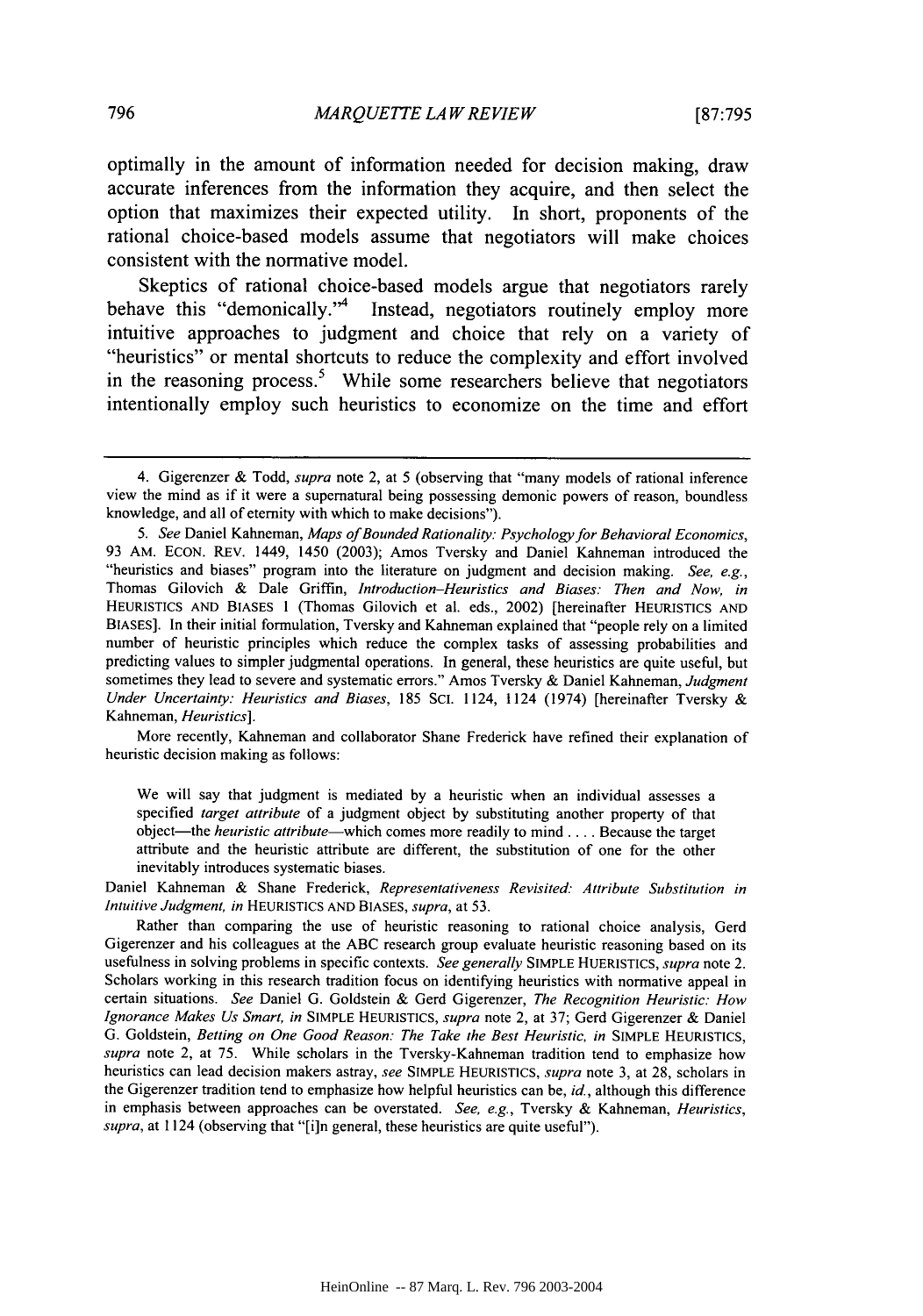required to make decisions,<sup>6</sup> others believe that reliance on heuristics is unconscious.<sup>7</sup> In all likelihood, there is truth in both perspectives; that is, negotiators rely on heuristics intuitively and unconsciously in some circumstances and consciously employ heuristics in others. Either way, negotiators should appreciate the important role that heuristics are likely to play in their decision making-and in the decision making of their counterparts—at the bargaining table.

In this essay, we examine the role of heuristics in negotiation from two vantage points. First, we identify the way in which some common heuristics are likely to influence the negotiator's decision making processes. Namely, we discuss anchoring and adjustment, availability, self-serving evaluations, framing, the status quo bias, contrast effects, and reactive devaluation.<sup>8</sup> Understanding these common heuristics and how they can cause negotiators' judgments and choices to deviate from the normative model can enable negotiators to reorient their behavior so it more closely aligns with the normative model or, alternatively, make an informed choice to take advantage of the effort-conserving features of heuristics at the cost of the increased precision that the normative approach offers.<sup>9</sup> Second, we explore how

9. Cf. JOHN PAYNE ET AL., THE ADAPTIVE DECISION MAKER (1993) (describing decision making behavior as a trade-off between accuracy and effort).

*<sup>6.</sup> See, e.g.,* Gilovich & Griffin, *supra* note 5, at 4 ("Heuristics have often been described as something akin to strategies that people use deliberately in order to simplify judgmental tasks that would otherwise be too difficult for the typical human mind to solve.").

*<sup>7.</sup> Id.* at 4-5 (observing that the "other way that heuristics have been described" is as "natural assessments elicited by the task at hand that can influence judgment without being used deliberately or strategically").

<sup>8.</sup> In their initial formulation, Tversky and Kahneman identified three basic heuristicsrepresentativeness, availability, and anchoring and adjustment. *See* Tversky & Kahneman, *Heuristics, supra* note 5. More recently, Kahneman and Frederick have argued that the three basic heuristics are representativeness, availability, and the affect heuristic. *See* Kahneman & Frederick, *supra* note 5, at 56 ("It has become evident that an *affect heuristic* should replace anchoring in the list of major general-purpose heuristics."). *But see* Daniel *T.* Gilbert, *Inferential Correction, in* **HEURISTICS AND** BIASES, *supra* note 5, at 167 (arguing that anchoring and adjustment "describes the process by which the human mind does virtually all of its inferential work").

Nonetheless, most decision researchers use the terms "heuristics and biases" loosely to include several mental shortcuts that decision makers are likely to make. *See, e.g.,* **HEURISTICS AND BIASES,** supra note 5 (containing articles describing several different phenomena); Tversky & Kahneman, *Heuristics, supra* note 5. Likewise, in recent years, legal scholars have broadly defined heuristics and biases when applying them to law. *See* Jeffrey J. Rachlinski, *The Uncertain Psychological Case for Paternalism,* 97 NW. U. L. REV. 1165, 1170-73 (2003) (observing that legal scholars have focused primarily on representativeness, availability, hindsight bias, anchoring, and self-serving bias). For applications of many different heuristics and biases to many different legal problems, see Christine Jolls et al., *A Behavioral Approach to Law and Economics, 50* **STAN.** L. REV. 1471 (1998); Korobkin & Ulen, *supra* note 3; Donald C. Langevoort, *Behavioral Theories of Judgment and Decision Making in Legal Scholarship: A Literature Review,* 51 VAND. L. REV. 1499 (1998).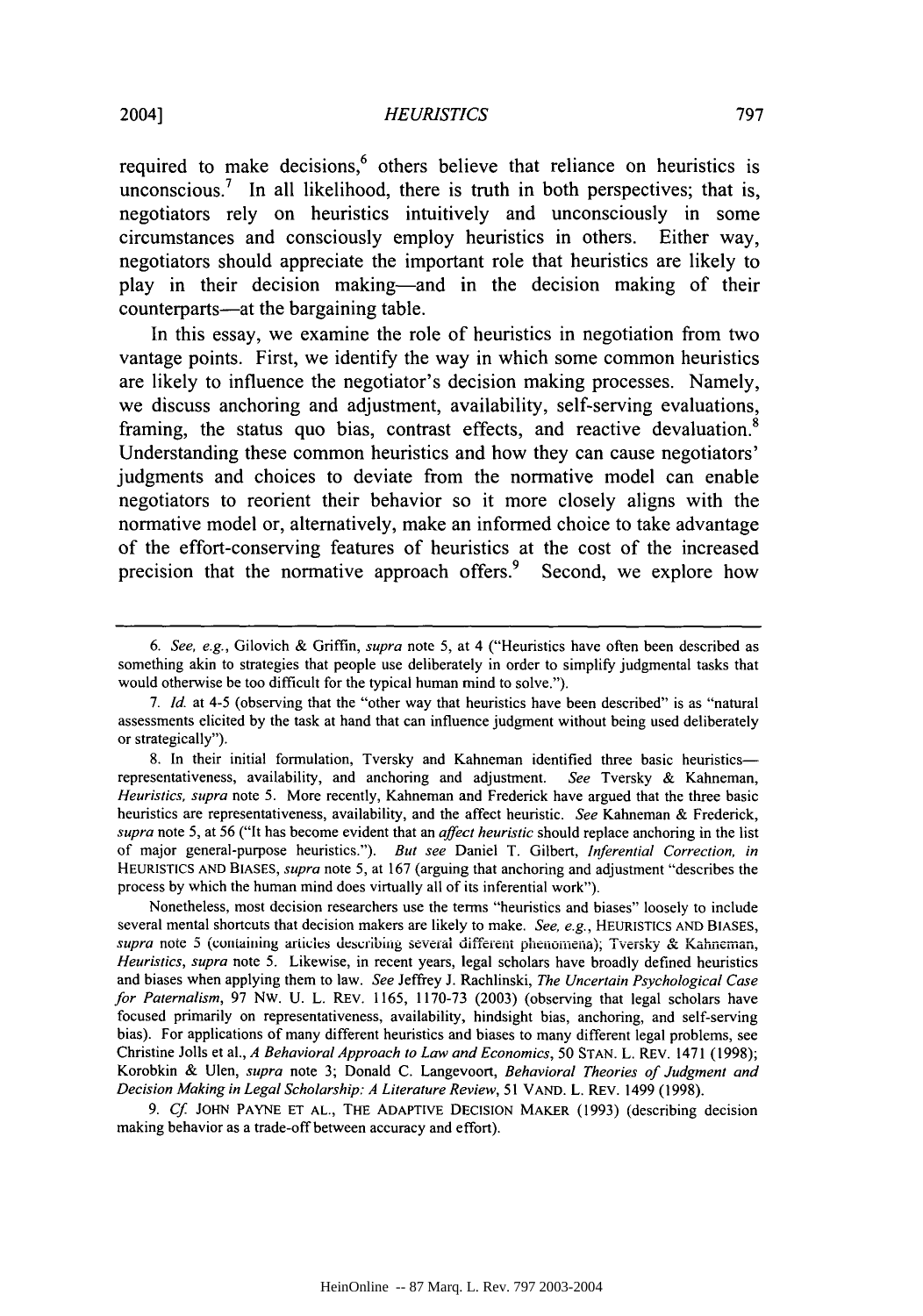negotiators might capitalize on the knowledge that their counterparts are likely to rely on heuristics in their decision making processes. We consider, in other words, how negotiators can exploit heuristic reasoning on the part of others for personal gain.

#### II. UNDERSTANDING NEGOTIATOR JUDGMENT AND DECISION MAKING

When deciding whether to accept or reject an actual or anticipated set of deal terms, a negotiator must perform two cognitive tasks. First, the negotiator must evaluate the content of the available options, a task we can loosely call "judgment." For example, a negotiator contemplating the purchase of a particular business must try to evaluate the market value of the business's assets, determine what percentage of the business's current clients will be retained in case of a change of ownership, estimate how much profit the business will earn in the future, and evaluate the likelihood that the negotiator would find a similar business to purchase if the negotiator opted not to purchase this one. From this perspective, judgment tasks concern a search for facts about the world.

Second, the negotiator must determine which available option he prefers, a task we can call "choice." For example, would he rather purchase the business under consideration for a specific price or reject such a deal in favor of continuing his search, thus taking a chance that he will find an equally desirable business at a lower price or a more desirable business at the same price?

In performing both of these tasks—i.e., judgment and choice—the negotiator *should* evaluate options and make decisions consistent with the normative model of choice. However, both social science research and common experience suggest the negotiator's decision making processes will often depart from the normative model.

#### *A. Judgment*

Negotiators cannot know the objective values and probabilities of every option they might consider before reaching a negotiated outcome. Thus, to estimate the values and probabilities associated with each option, negotiators are likely to rely on heuristics. Heuristics often enable negotiators to make good judgments in a "fast and frugal"<sup>10</sup> manner.<sup>11</sup> On other occasions,

**<sup>10.</sup>** *See generally* **SIMPLE HEURISTICS,** *supra* note 2, at 97.

*<sup>11.</sup> See, e.g.,* Jean Czerlinski et al., *How Good are Simple Heuristics, in* **SIMPLE HEURISTICS,** *supra* note 2, at 97 (comparing the success of the "take the best" heuristic to multiple regression analysis in a number of judgment tasks); Jorg Reiskamp & Ulrich Hoffrage, *When Do People Use Simple Heuristics and How Can We Tell, in* **SIMPLE HEURISTICS,** *supra* note 2, at 141 (inferring the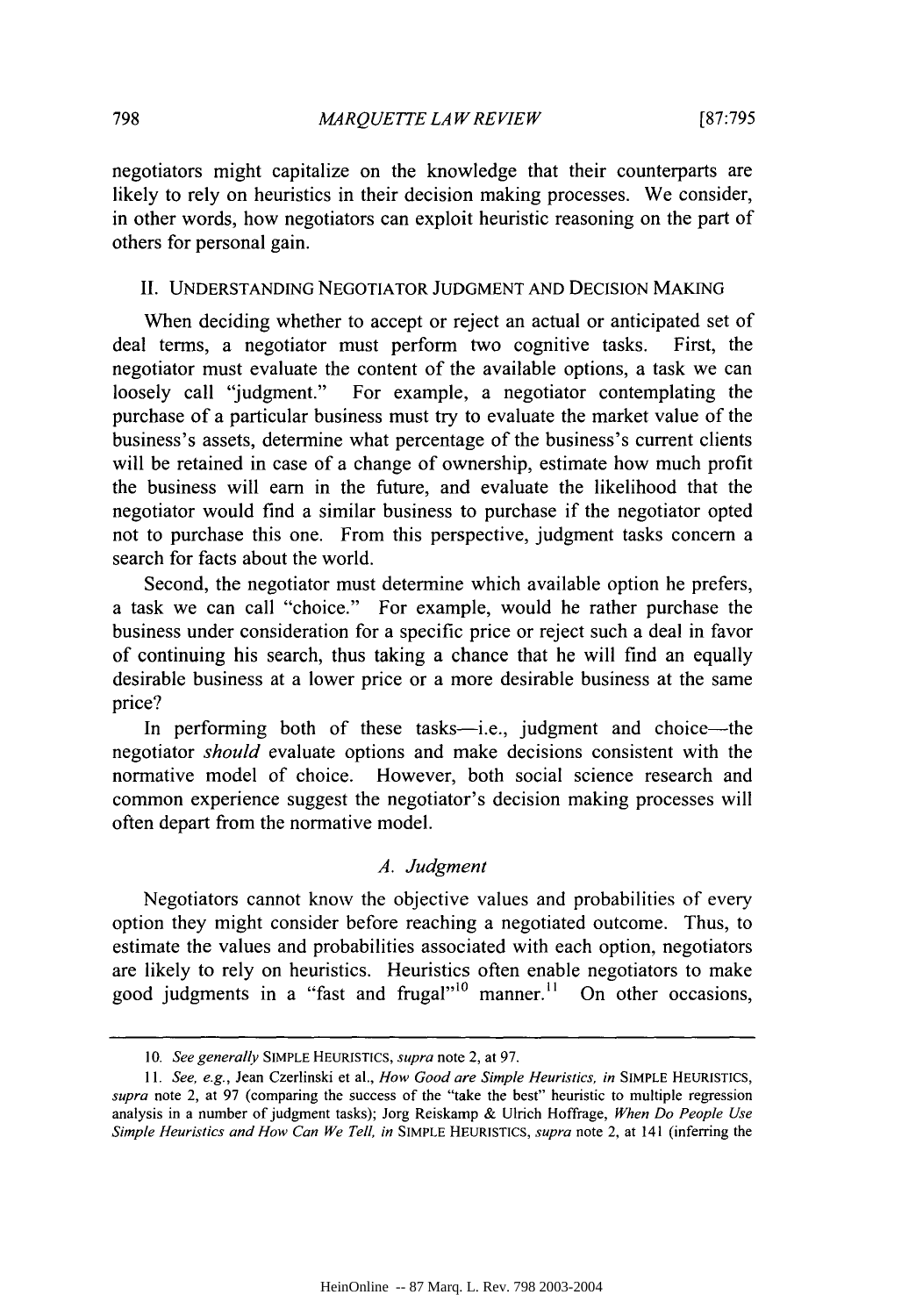heuristics prove to be poor substitutes for more complex reasoning and result in negotiator decisions that fail to best serve the negotiator's interests.

# 1. Anchoring and Adjustment

One heuristic approach to judgment tasks that can lead to suboptimal results is known as "anchoring and adjustment." To estimate the value of an option, negotiators are likely to start with the value of a known option, the "anchor," and then adjust to compensate for relevant differences in the character of the known and unknown item.<sup>12</sup>

For example, a negotiator buying a business might estimate its future profits by starting with the known profits recently earned by a similar business and then adjusting his estimate based on the fact that the known business has fewer current clients and higher labor costs than the subject of the negotiation. Alternatively, the negotiator might base his estimate on the profits earned by the business in question the previous year and then adjust his estimate of next year's profits based on changing market conditions or the presence of new competitors. Although adjusting from a known anchor is a useful approach to making a judgment, experimental evidence indicates that people often fail to adjust sufficiently away from the initial "anchor."<sup>13</sup> In other words, negotiators who rely on this heuristic will often undervalue the differences between the known and unknown values.

In addition, especially when numerical estimates are necessary, individuals sometimes anchor on values that are largely, or even completely, irrelevant. In one well-known example, subjects estimated that the average annual temperature in San Francisco was higher after first being asked if it was higher or lower than 558 degrees!<sup>14</sup> In an example more obviously relevant to negotiation, we found that the opening offer in a litigation settlement negotiation can affect the recipient's judgment of a subsequent final offer even when the opening offer does not convey relavent  $\frac{1}{100}$  information.<sup>15</sup>

frequency that experimental subjects used simple heuristics in judgment tasks).

<sup>12.</sup> See Tversky & Kahneman, Heuristics, supra note 5.

<sup>13.</sup> There is some debate about whether anchoring effects are a product of insufficient adjustment, *see, e.g.,* Nicholas Epley & Thomas Gilovich, *Putting Adjustment Back in the Anchoring and Adjustment Heuristic,* 12 PSYCHOL. SCI. 391 (2001), or the availability of anchor-consistent information, *see, e.g.,* Gretchen B. Chapman & Eric J. Johnson, *Incorporating the Irrelevant: Anchors in Judgments of Belief and Value, in* **HEURISTICS** AND BIASES, *supra* note 5, at 120, 130-33.

<sup>14.</sup> **SCOTT** PLOUS, THE PSYCHOLOGY OF JUDGMENT AND DECISIONMAKING 146 (1993) (referring to an unpublished study by George Quattrone and colleagues).

*<sup>15.</sup> See* Russell Korobkin & Chris Guthrie, *Opening Offers and Out-of-Court Settlement: A Little Moderation May Not Go a Long Way,* 10 OHIO ST. J. ON DisP. RESOL. 1, 11-13, 18-19 (1994) [hereinafter Korobkin & Guthrie, *Opening Offers].*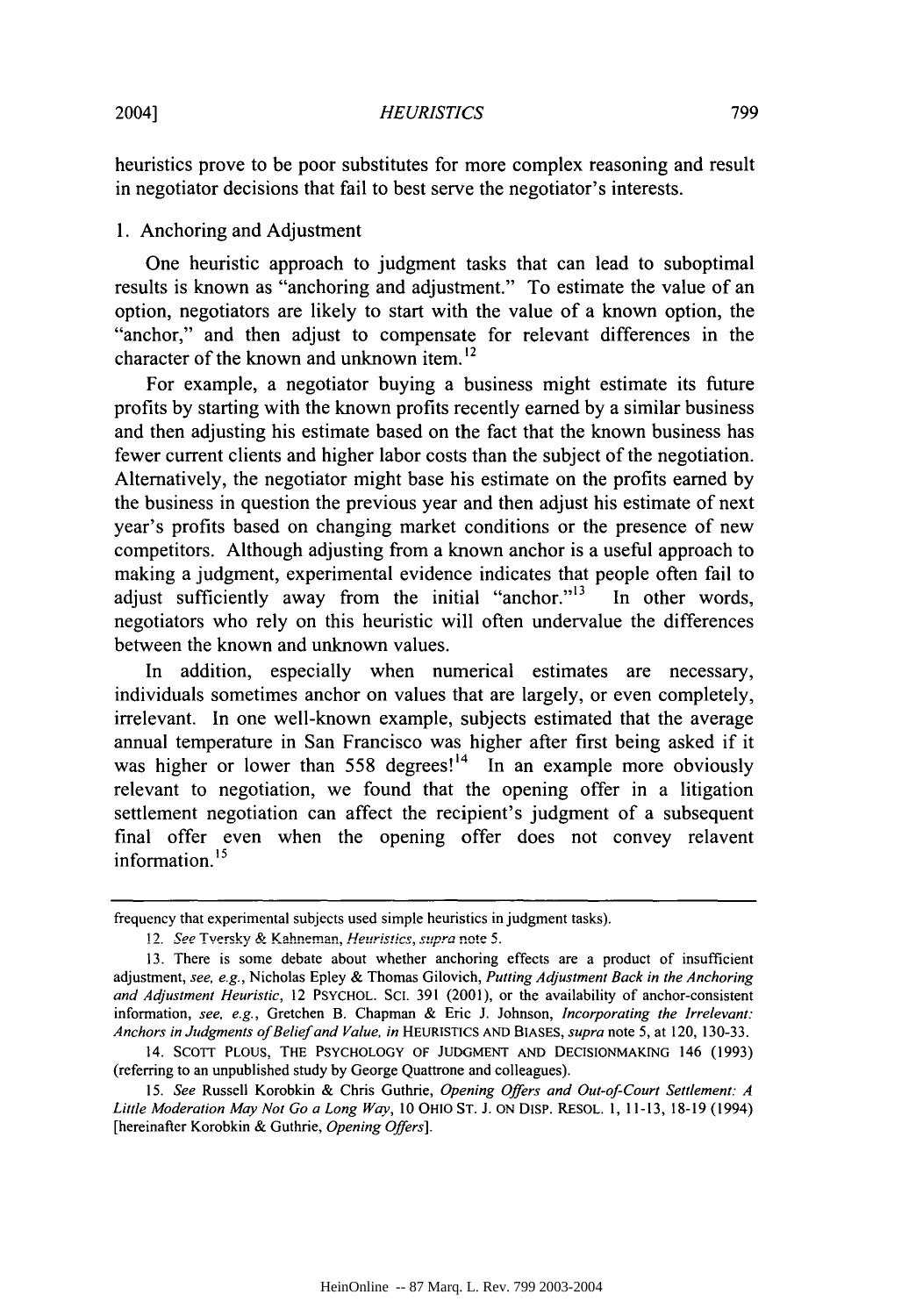Whether a negotiator bases a judgment on an appropriate anchor adjusted insufficiently or bases the judgment on an inappropriate anchor, the resulting judgment will often be less precise than the negotiator might have made given the available information. Returning to our original hypothetical, depending on the anchor consulted, the negotiator could make a suboptimal estimate of the profits the target business is likely to achieve the next year.

#### 2. Availability

When a negotiator's option could have a variety of consequences, each probabalistic, rather than a single certain outcome-for example, if the negotiator enters an agreement to buy the business under consideration, the business might make a large profit or, alternatively, it might go bankrupt—the negotiator will often evaluate the likelihood of the various possible outcomes based on the ease with which the possible outcomes come to mind. Because probabilistic judgments are based on how mentally *available* the possible results are, this method of judgment is known as the "availability" heuristic.<sup>16</sup>

Like anchoring and adjustment, basing judgments on the availability of outcomes is a reasonable, time-saving device that will often yield acceptable outcomes because availability is often correlated with frequency. But when the available outcomes are not typical, or when there are important differences between the past and future circumstances, the heuristic can lead to flawed predictions. For example, a negotiator evaluating the prospects of entrusting his or her lawsuit to a jury for the purpose of deciding whether to accept a settlement offer might overestimate the likelihood of winning punitive damages at trial if he recalls a recent multi-million dollar verdict in a tobacco lawsuit publicized in the news, because the media exposure afforded to that verdict does not reflect its typicality.<sup>17</sup>

#### 3. Self-Serving Evaluations

Substantial evidence indicates that individuals are particularly likely to make judgments concerning existing facts and future probabilities in ways that confirm pre-existing belief structures,<sup>18</sup> assume high degrees of personal

*<sup>16.</sup> See* Tversky & Kahneman, *Heuristics, supra* note 5.

<sup>17.</sup> The availability heuristic is quite similar to what is sometimes called the "salience" or "vividness" heuristic. *See, e.g.,* RICHARD NISBETT & LEE ROSS, HUMAN INFERENCE: STRATEGIES **AND SHORTCOMINGS** OF **SOCIAL JUDGMENT** 8 (1980) (observing per the salience heuristic that "people effectively assign inferential weight to physical and social data in proportion to the data's salience and vividness").

*<sup>18.</sup> See, e.g.,* Charles **G.** Lord et al., *Biased Assimilation and Attitude Polarization: The Effects of Prior Theories on Subsequently Considered Evidence,* 37 J. PERSONALITY & SOC. PSYCHOL. 2098, 2102 (1979) (finding that factual evidence about the death penalty reinforced the prior beliefs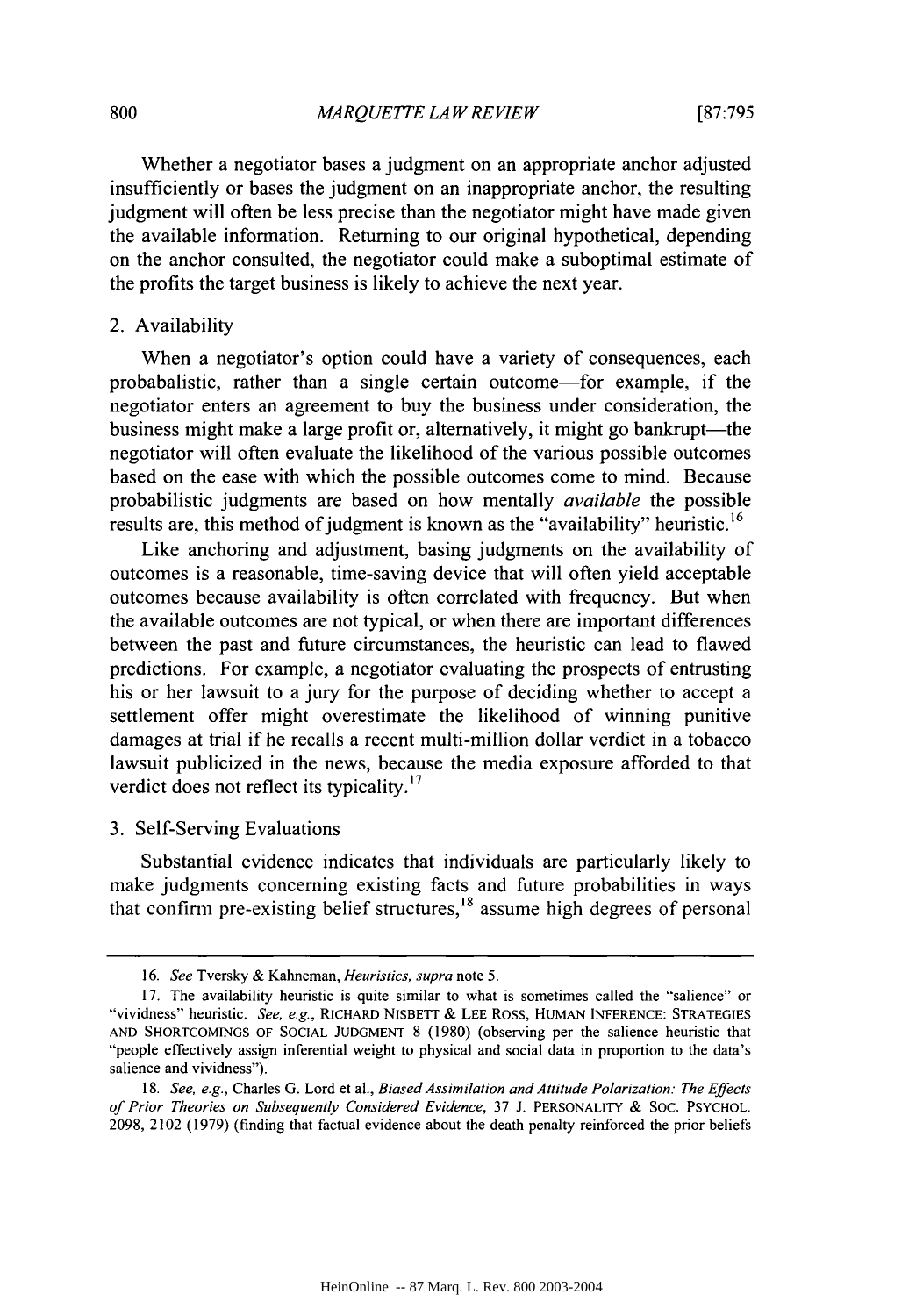agency in the world, <sup>19</sup> and create a positive presentation of self.<sup>20</sup> This tendency will often result in judgments compromised by what is called the "self-serving" or "egocentric" bias.<sup>21</sup>

A plethora of studies demonstrate that individuals often judge uncertain options as more likely to produce outcomes that are beneficial to them than an objective analysis would yield.<sup>22</sup> Depending on the specific context, the bias could cause negotiators to overestimate either the likely benefits that would result from reaching a negotiated agreement or the likely benefits that would result from rejecting the proposed agreement and pursuing an alternate course of action. In one study, for example, George Loewenstein and his colleagues assigned some experimental subjects to the role of plaintiff and others to the role of defendant and then asked each to judge the value of the lawsuit based on the very same information.<sup>23</sup> Both plaintiff and defendant subjects believed that a judge would be more likely to rule for their side should the case go to trial, suggesting that, on average, subjects' judgments of the quality of their non-agreement option (i.e., adjudication) were inflated relative to the objective quality of that option.<sup>24</sup>

#### *B. Choice*

After judging the objective attributes of available options, negotiators must eventually make a choice between them. Normative models assume that negotiators will make choices based on a comparison of the expected values of each option; the decision theory literature suggests that choices often fail to reflect this reasoning process.

of subjects who both supported and opposed the policy).

<sup>19.</sup> See, e.g., Neil D. Weinstein, Unrealistic Optimism About Future Life Events, 39 J. PERSONALITY & SOC. PSYCHOL. 806, 814 (1980) (finding increased, unfounded optimism when subjects perceived the events at issue to be controllable).

<sup>20.</sup> Id.

<sup>21.</sup> *See, e.g., Michael Ross & Fiore Sicoly, Egocentric Biases in Availability and Attribution.* 37 J. PERSONALITY & SOC. PSYCHOL. 322 (1979).

<sup>22.</sup> See, e.g., Lynn A. Baker & Robert E. Emery, When Every Relationship Is Above Average: Perceptions and Expectations of Divorce at the Time of Marriage, 17 LAW & HUM. BEHAV. 439, 441-43 (1993) (finding that recently married couples expect that they will not get divorced, despite knowing the divorce rate); Ross & Sicoly, supra note 21, at 324-26 (finding that people overestimate their relative contributions to conversations and their relative contribution to housework); Weinstein, supra note 19, at 809-11 (finding that people routinely overestimate how healthy they are relative to others).

<sup>23.</sup> See George Loewenstein et al., Self-Serving Assessments of Fairness and Pretrial Bargaining, 22 J. LEGAL STUD. 135 (1993).

<sup>24.</sup> Id.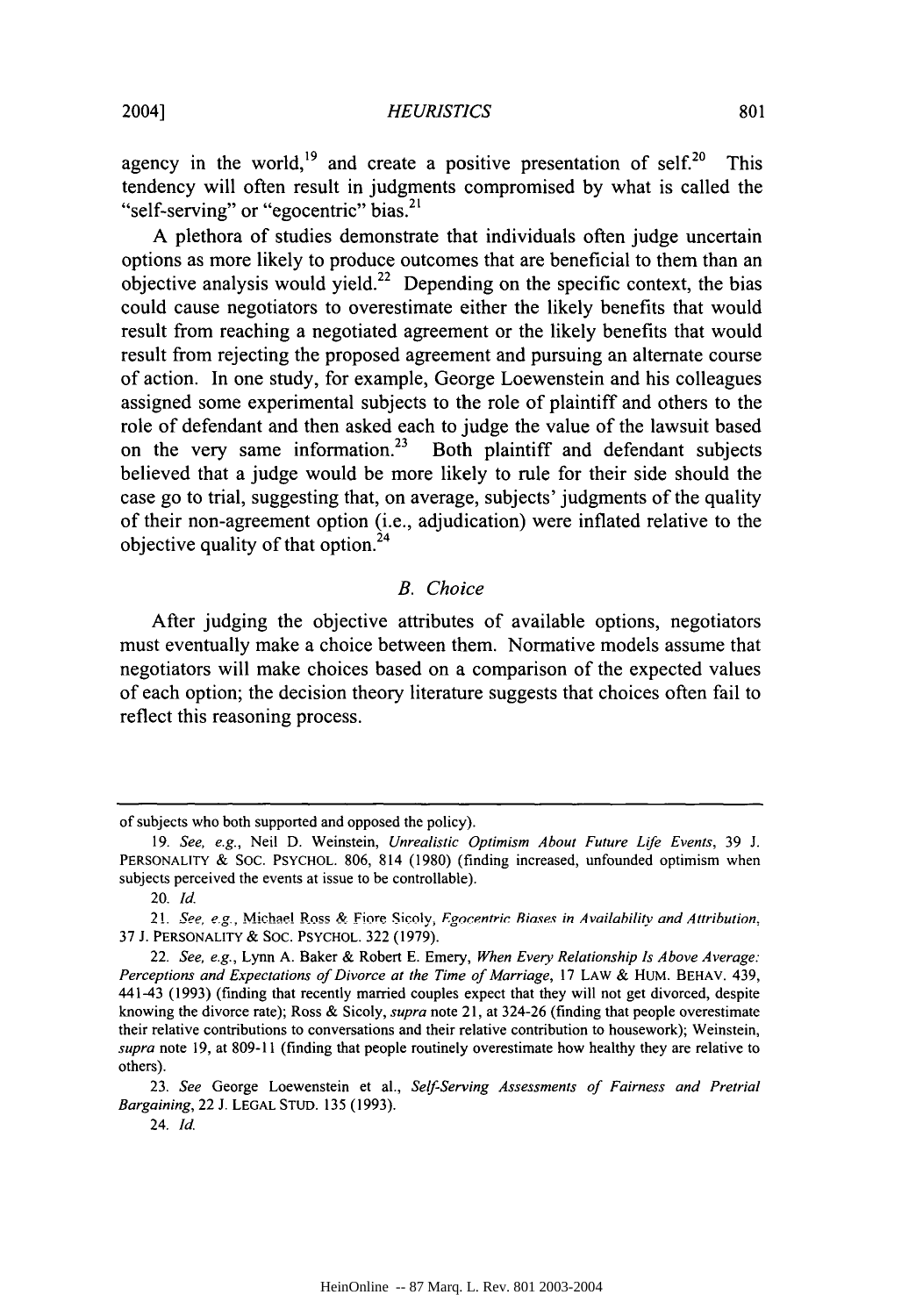#### **1.** Framing

When choosing between an option with a known outcome and one with an uncertain outcome, research demonstrates that individuals often consider not only the expected value of each choice, but also whether the possible outcomes appear to be "gains" or "losses" relative to a reference point, typically the status quo.<sup>25</sup> In the standard case, individuals tend to exhibit risk aversion when choosing between an option that promises a certain gain and one that has a chance of resulting in a greater gain, but risk-seeking tendencies when choosing between an option associated with a certain loss and one with a probabilistic chance of a larger loss.<sup>26</sup> These findings suggest that if agreement will generate a certain outcome (such as the settlement of a lawsuit for a fixed sum of money) and non-agreement will leave the negotiator to pursue a risky alternative (such as a trial with a probability of winning a large sum and a probability of winning nothing), the negotiator's choice between agreement and impasse could depend on whether her reference point for evaluating the decision options is the status  $\text{quo}^{27}$  or some other reference **<sup>28</sup>** point.

#### 2. The Status Quo Bias

**All** other things equal, individuals on average tend to prefer an option if it is consistent with the status quo than if it requires a change from the status quo.<sup>29</sup> Often, we prefer the status quo because we receive more utility from

<sup>25.</sup> This observation is derived from Daniel Kahneman and Amos Tversky's "prospect theory." *See generally* Daniel Kahneman & Amos Tversky, *Prospect Theory: An Analysis of Decision Under Risk,* 47 **ECONOMETRICA** 263 (1979). For an accessible introduction to prospect theory and its application to law, see Chris Guthrie, *Prospect Theory, Risk Preference, and the Law,* 97 NW. U. L. REV. 1115 (2003).

<sup>26.</sup> *See* Daniel Kahneman, *Reference Points, Anchors, Norms, and Mixed Feelings, 51* **ORGANIZATIONAL** BEHAV. & HUM. DECISION PROCESSES 296 (1992).

<sup>27.</sup> *See* Jeffrey J. Rachlinski, *Gains, Losses, and the Psychology of Litigation,* 70 S. CAL. L. REV. 113 (1996) (arguing plaintiffs should be risk averse because all scttlement offers should be framed as gains). *But see* Chris Guthrie, *Framing Frivolous Litigation: A Psychological Theory,* 67 U. CHI. L. REV. 163 (2000) (arguing based on prospect theory that plaintiffs in "frivolous" or "lowprobability" litigation are likely to be risk seeking rather than risk averse).

<sup>28.</sup> For example, she might use her pre-event position as a reference point. *See* Russell Korobkin & Chris Guthrie, *Psychological Barriers to Litigation Settlement: An Experimental Approach,* 93 MICH. L. REV. 107 (1994) [hereinafter Korobkin & Guthrie, *Psychological Barriers]* (demonstrating that plaintiffs could frame settlement as a loss if the settlement offer would not restore them to the position they enjoyed prior to an accident). Alternatively, she might use some expectation about what she deserves as a reference point. *See* Russell Korobkin, *Aspirations and Settlement,* 88 CORNELL L. REV. 1 (2002) (arguing that high negotiator aspirations can create riskseeking negotiating behavior).

<sup>29.</sup> *See* Russell Korobkin, *The Endowment Effect and Legal Analysis,* 97 Nw. U. L. REV. 1227, 1231-42 (2003) (reviewing empirical evidence of the effect).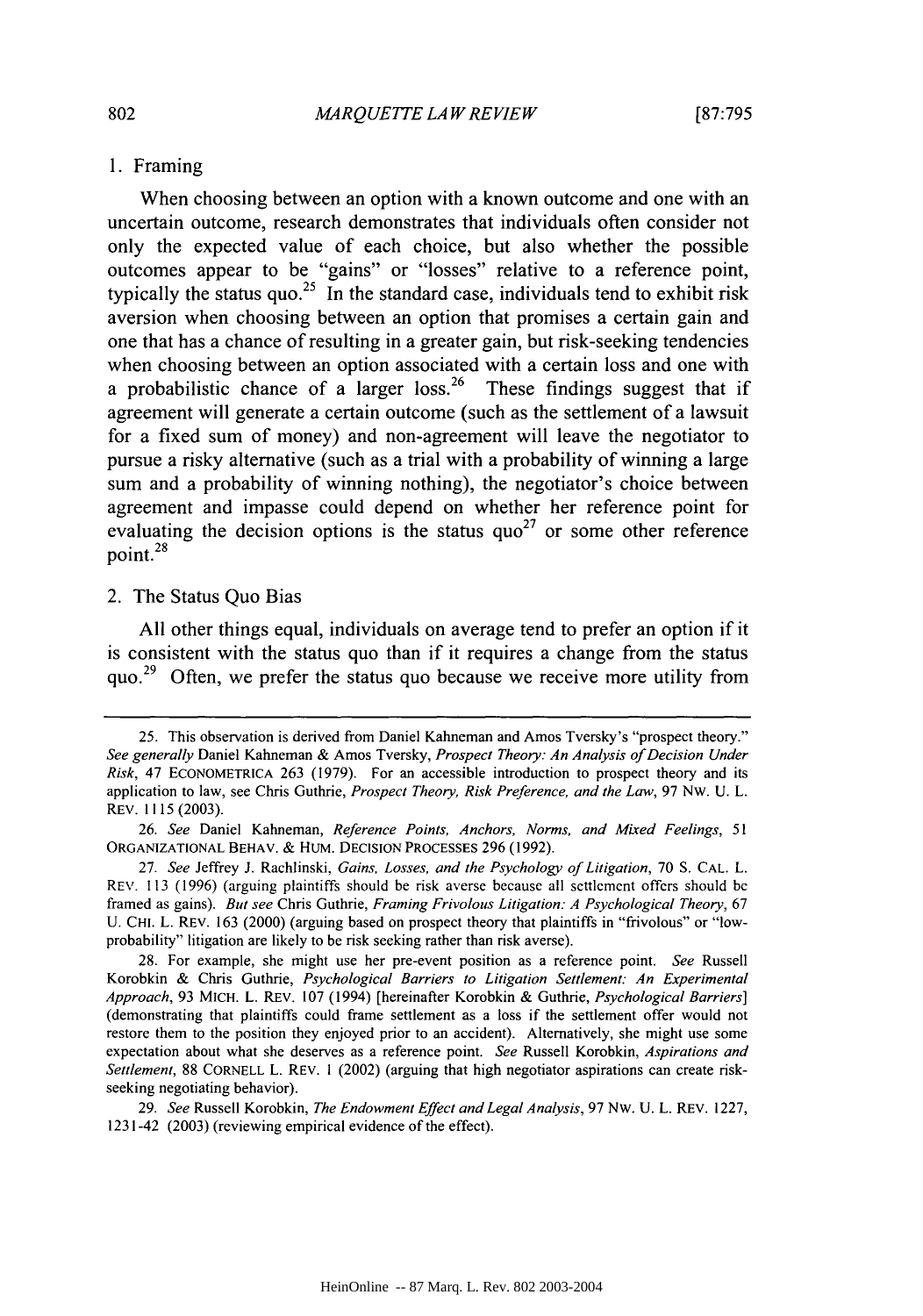availability of the inferior pen substantially increased the likelihood that subjects would choose the Cross pen over the \$6.<sup>35</sup> The implication is that a negotiator's preference for one agreement possibility over another, or for a proposed agreement over an outside alternative, might depend on whether other options that make the proposed agreement appear desirable in contrast are also considered as part of the calculus.<sup>36</sup>

In some contexts, the presence of a third option, C, could logically affect a decision maker's preference for A versus B, because C provides information about the quality of A or  $B<sup>37</sup>$  But if C sheds no new light on A or B, its effect on the A versus B decision would violate the normative model of choice.<sup>38</sup> As Mark Kelman and his colleagues explain, an individual who prefers chicken over pasta might rationally change her preference from pasta to chicken upon learning that veal parmesan is on the menu because "the availability of veal parmesan on the menu might [indicate] that the restaurant specializes in Italian  $[food]$ ."<sup>39</sup> But "[a] person who prefers chicken over pasta should not change this preference on learning that fish is also available."<sup>40</sup>

#### 4. Reactive Devaluation

Finally, some evidence indicates that a negotiator's choice might depend on the source of one or more options, even when that source provides no information about the objective quality of the options. More simply stated, a proposal can look less desirable than it otherwise would merely because a counterpart offered it. This phenomenon is known as "reactive devaluation."<sup>41</sup>

As a general rule of thumb, devaluing options proposed by a counterpart whose interests are largely adverse to one's own will be useful in many circumstances. For example, an agreement proposed by an adversary might signal that the adversary has private information unknown to the recipient

40. Id. at 287.

41. *See, e.g.,* Lee Ross & Constance Stillinger, *Barriers to Conflict Resolution,* 7 NEGOTIATION J. 389, 392 (1991) (explaining reactive devaluation).

<sup>35.</sup> Itamar Simonson & Amos Tversky, *Choice in Context: Tradeoff Contrast and Extremeness Aversion,* **29 J.** MARKETING RES. 281, 287 (1992).

**<sup>16</sup> See** Chris Guhrie, Panoacea or Pandora's *Box?: The Costs of Options in Negotiation,* <sup>88</sup> IOWA L. REV. 601, 617-19 (2003).

<sup>37.</sup> *See, e.g.,* Simonson & Tversky, *supra* note 35, at 292 ("Context effects can sometimes be justified normatively in terms of the information derived from the background or the local context.").

<sup>38.</sup> *See, e.g.,* James R. Bettman et al., *Constructive Consumer Choice Processes,* 25 J. CONSUMER RES. 187, 187 (1998) (observing that per the rational model of choice, "[e]ach option in a choice set is assumed to have a utility, or subjective value, that depends only on the option").

<sup>39.</sup> Mark Kelman et al., *Context-Dependence in Legal Decision Making,* 25 J. LEGAL STUD. 287, 287 n.2 (1996).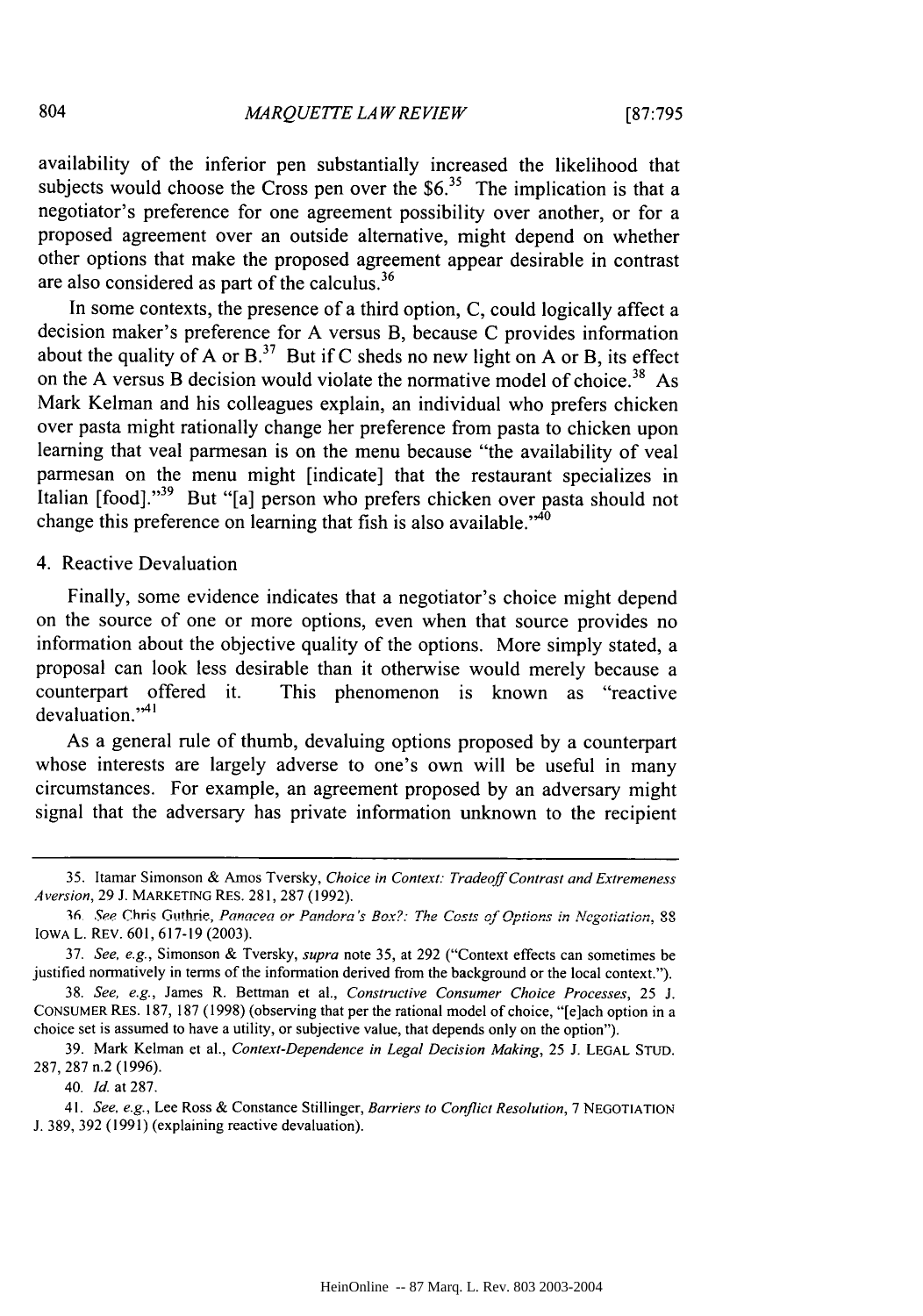#### *HEURISTICS*

the current state of affairs than we expect to receive from some other state affairs, suggesting that the status quo bias is consistent with the normati model of choice. In other circumstances, however, reliance on this heurisl can lead decision makers to make choices that depart from the normati' model. The status quo bias suggests that, all other things being equal negotiators will prefer their initial endowments over endowments they mig hope to receive through exchange,  $30$  that they will favor deal terms that a consistent with legal default rules,  $31$  and that they will prefer terms of tra $\frac{1}{4}$ that are conventional for the type of bargain that is at issue.<sup>32</sup>

As is true with framing, evidence of the status quo bias suggests th negotiator choice can depend on the negotiator's particular perception of tl status quo. Consider, for example, a customer whose car lease is about expire and is considering the car dealer's offer to sell the car to him f \$10,000. The customer's choice between accepting the offer and rejecting the offer (and shopping elsewhere for transportation) could conceivably **I** effected by whether the customer's perception of the status quo is (a) that **I** leases rather than owns a car or (b) that he operates the leased car. Bo descriptions of the world are factually accurate, yet the status quo bi; suggests that focusing on the first would make the customer more likely reject the dealer's proposal than focusing on the second.

# 3. Contrast Effects

Evidence also suggests that choice can depend on the full range of optio available to the decision maker, even when the normative model suggests the the availability of certain options should be irrelevant. Researchc investigating such "contrast effects"<sup>33</sup> have demonstrated, for example, the individuals are more likely to select an option in the presence of a simit inferior option than in the absence of the inferior option.<sup>34</sup> In one illustrati experiment, Itamar Simonson and Amos Tversky found that 28% m subjects chose an elegant Cross pen when they were also offered 1 alternative choices of \$6 in cash or an inferior pen than when subjects w, offered only the choice between the Cross pen and the \$6 in cash. That is,\*

<sup>30.</sup> *See, e.g.,* Daniel Kahneman et. al., *Experimental Tests of the Endowment Effect ana Coase Theorem,* 98 J. POL. ECON. 1325 (1990).

<sup>31.</sup> Russell Korobkin, *The Status Quo Bias and Contract Default Rules,* 83 CORNELL L. **1** 608 (1998).

<sup>32.</sup> Russell Korobkin, *Inertia and Preference: The Psychological Power of Default Rules Form Terms,* 51 VAND. L. REV. 1583 (1998).

<sup>33.</sup> *See* Joel Huber et al., *Adding Asymmetrically Dominated Alternatives: Violatior Regularity and the Similarity Hypothesis,* 9 J. CONSUMER RES. 90 (1982).

<sup>34.</sup> Id.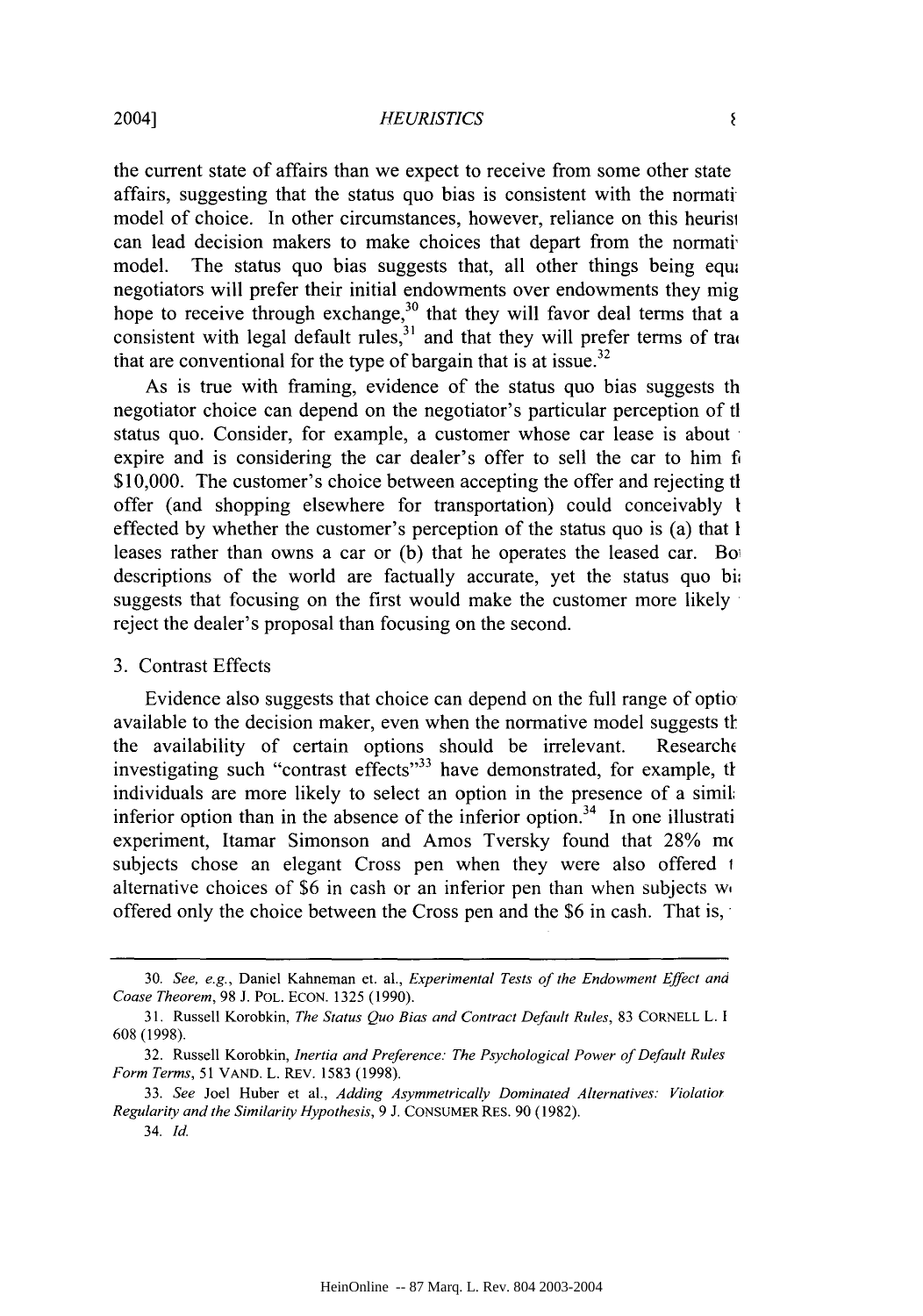#### *HEURISTICS*

about the objective value of the agreement.<sup>42</sup> But in some circumstances relying on this heuristic could cause a negotiator to reject a proposed agreement in favor of pursuing an outside alternative when she would have made precisely the opposite choice had the same proposal emanated from another source.

#### III. INFLUENCING NEGOTIATOR JUDGMENT AND DECISION MAKING

Negotiators who recognize that their counterparts are likely to rely on heuristics when making the types of judgments and choices commonly required in bargaining settings can use this knowledge to increase the likelihood of securing agreements and of securing agreements on highly favorable terms. This section briefly outlines some ways in which a negotiator can make use of heuristic reasoning to influence her counterpart's judgment and choice behavior. We use litigation bargaining anecdotes as examples, but the concepts can be employed just as effectively in other negotiation contexts.

# *A. Influence Through Anchoring*

The anchoring and adjustment heuristic suggests that a negotiator can affect her counterpart's judgment of the quality of a proposed agreement if she can determine the content of the anchor. In commercial negotiations, where monetary values are usually the bargaining currency, a monetary figure that appears, even superficially, related to the subject of the negotiation can affect one's counterpart's judgments.

In litigation bargaining, the settlement versus adjudication decision rests in large part on the negotiator's judgment of what a court would award the plaintiff should settlement negotiations fail. Because adjudication results are notoriously difficult to predict, the plaintiffs lawyer has a clear opportunity to improve his chances of convincing the defendant to choose settlement at a favorable price over adjudication (and vice versa for the defendant's lawyer) **by** manipulating the defendant's judgment of the adjudication option. Of course, the plaintiffs lawyer might accomplish this by persuasive argumentation. He might also accomplish this, however, by exposing the defendant to a high anchor-perhaps by making a very high initial settlement demand. Even if the defendant immediately rejects the high demand out of hand, the demand could anchor the defendant's prediction of a jury verdict, making that judgment higher than it otherwise would be, and thus increasing

<sup>42.</sup> See Korobkin & Guthrie, Psychological Barriers, supra note 28, at 150-60 (breaking the concept of reactive devaluation into competing hypotheses).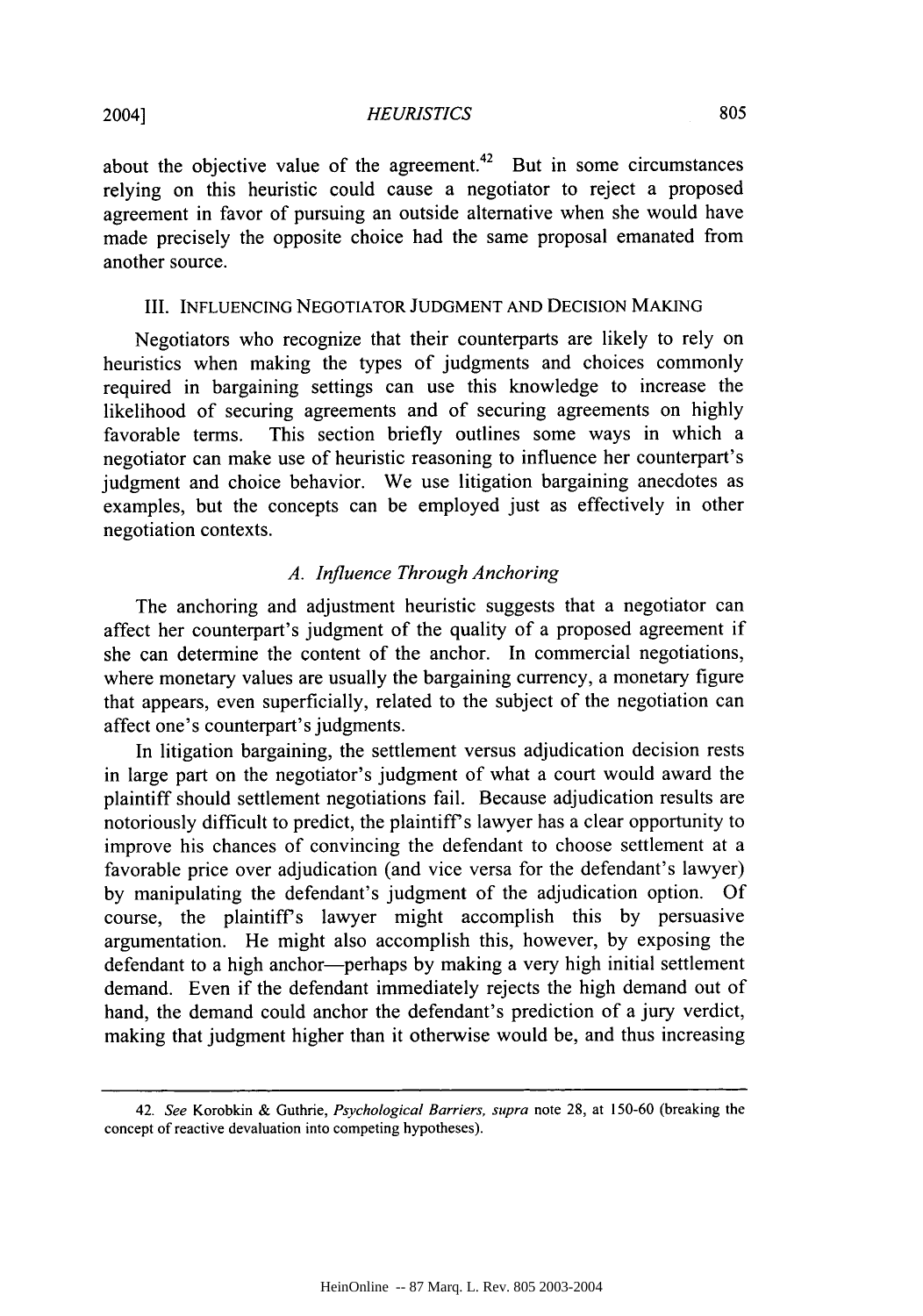the likelihood that the defendant would choose a somewhat lower settlement demand over the adjudication alternative.

Several pieces of experimental evidence support this contention. Researchers have found, for instance, that those who open with an extreme demand may be more likely to reach agreement;<sup>43</sup> that those who open with extreme demands may be more likely to receive larger settlements;<sup>44</sup> and that extreme demands are likely to influence mock jurors' assessments of the value of a plaintiff's case. $45$ 

#### *B. Influence Through Availability*

Recall that the availability heuristic causes probability estimates of outcomes to be effected by the mental availability of similar prior outcomes. That an outcome's availability is not always highly correlated with its frequency offers an opportunity for exploitation in bargaining. A negotiator can increase the chances that her counterpart will accept a proposed agreement favorable to the negotiator if the negotiator can increase the availability in the counterpart's mind of outcomes that are favorable to the negotiator and unfavorable to the counterpart.

As we identified in the context of the anchoring and adjustment heuristic, the best opportunity to exploit the availability heuristic is when negotiation decision making requires probabilistic judgments of highly uncertain events, such as outcomes of adjudication. By drawing the defendant's attention to large verdicts in recent cases that bear at least a surface similarity to the case at hand, for example, the plaintiffs lawyer might increase the defendant's prediction of the likelihood that a jury would return a large plaintiff's verdict. This might, in turn, induce the defendant to accept a particular settlement offer that he would otherwise reject.

<sup>43.</sup> *See* Korobkin & Guthrie, *Opening Offers, supra* note 15.

*<sup>44.</sup> See* Adam D. Galinsky & Thomas Mussweiler, *First Offers as Anchors: The Role of Perspective Taking and Negotiator Focus,* 81 J. PERSONALITY & SOC. PSYCHOL. 657 (2001).

*<sup>45.</sup> See* Dale W. Broeder, *The University of Chicago Jury Project,* 38 NEB. L. REV. 744, 756 (1959); Gretchen B. Chapman & Brian H. Bornstein, *The More You Ask For, The More You Get: Anchoring in Personal Injury Verdicts,* 10 APPLIED COGNITIVE PSYCHOL. 519, 526-27 (1996); Reid Hastie et al., *Juror Judgments in Civil Cases: Effects of Plaintiff's Requests and Plaintiff's Identity on Punitive Damage Awards,* 23 LAW & HUM. BEHAV. 445, 463 (1999); Verlin B. Hinsz & Kristin E. Indahl, *Assimilation to Anchors for Damage Awards in a Mock Civil Trial,* 25 J. APPLIED SOC. PSYCHOL. 991, 1009 (1995); John Malouff & Nicola **S.** Schutte, *Shaping Juror Attitudes: Effects of Requesting Different Damage Amounts in Personal Injury Trials,* 129 J. SOC. PSYCHOL. 491, 495 (1988); Allan Raitz et al., *Determining Damages: The Influence of Expert Testimony on Jurors' Decision Making,* 14 LAW& HUM. BEHAV. 385, 393 (1990).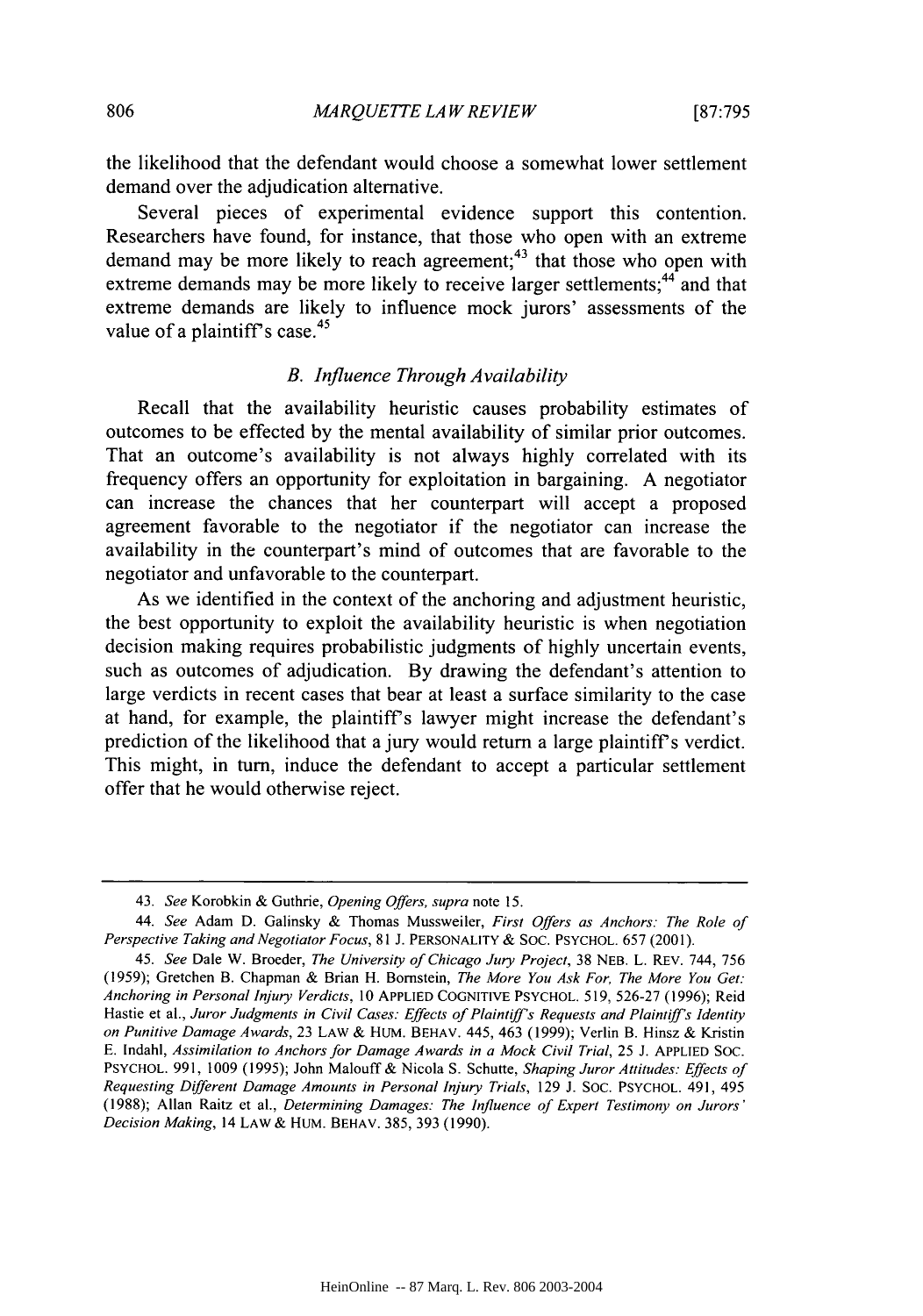#### *HEURISTICS*

## *C. Influence Through Framing*

The framing effect suggests that a negotiator's choice between a certain option, such as a litigation settlement agreement, and a probabilistic option, such as adjudication, will depend in part on the reference point from which she compares the two options. Assuming that the options have a similar perceived expected value, she is more likely to choose the certain choice if the options appear favorable (i.e., look like gains); if the options appear unfavorable (i.e., look like losses), she is more likely to prefer the risky choice.<sup>46</sup> A negotiator can therefore increase the likelihood that her A negotiator can therefore increase the likelihood that her counterpart will accept a settlement agreement proposal if she can cause the counterpart to select a reference point that makes settlement look positive in contrast.

Relative to the reference point of the current state of affairs, a litigation settlement or a trial verdict would naturally appear to be gains from the perspective of the plaintiff, who will receive compensation in either event, and a loss for the defendant, who must pay in either event. From this perspective, we would predict that a defendant is more likely to reject rather than to accept a settlement proposal that is roughly equivalent to the expected value of trial.<sup>47</sup> A plaintiff who wishes to maximize the likelihood that the defendant will accept such a proposal, or even one more favorable to the plaintiff, can do so by attempting to provide a different reference point by reframing the options.

Specifically, the plaintiff's lawyer might try to induce the defendant to compare his available options not to the status quo, but to a different reference point that will make those options seem more attractive. For example, she might try to persuade him to compare his options to a realistic worst-case outcome at trial. Relative to that reference point, the defendant's options are likely to look like gains, which should prompt him to find paying the certain settlement relatively more attractive.<sup>48</sup>

#### *D. Influence Through Contrast Effects*

A negotiator familiar with contrast effects will recognize that her

*<sup>46.</sup> See supra* Part **II.B. 1.**

<sup>47.</sup> *See* Rachlinski, *supra* note 27. This simple analysis is meant only to illustrate the framing issue, not to evaluate the full range of defendants' incentives. Thus, it assumes no transaction costs, no issues involving the time value of money (i.e., the payout would occur at the same time in the event of a trial or a settlement), no difference in reputational consequences between settlement and trial, and no particular desire or reluctance to go to trial beyond the monetary consequences.

<sup>48.</sup> *But see* Korobkin & Guthrie, *Psychological Barriers, supra* note 28, at 163 (arguing that "the barrier to settlement created by negative frames is not ephemeral and might prove quite stubborn and difficult to mitigate in real litigation situations").